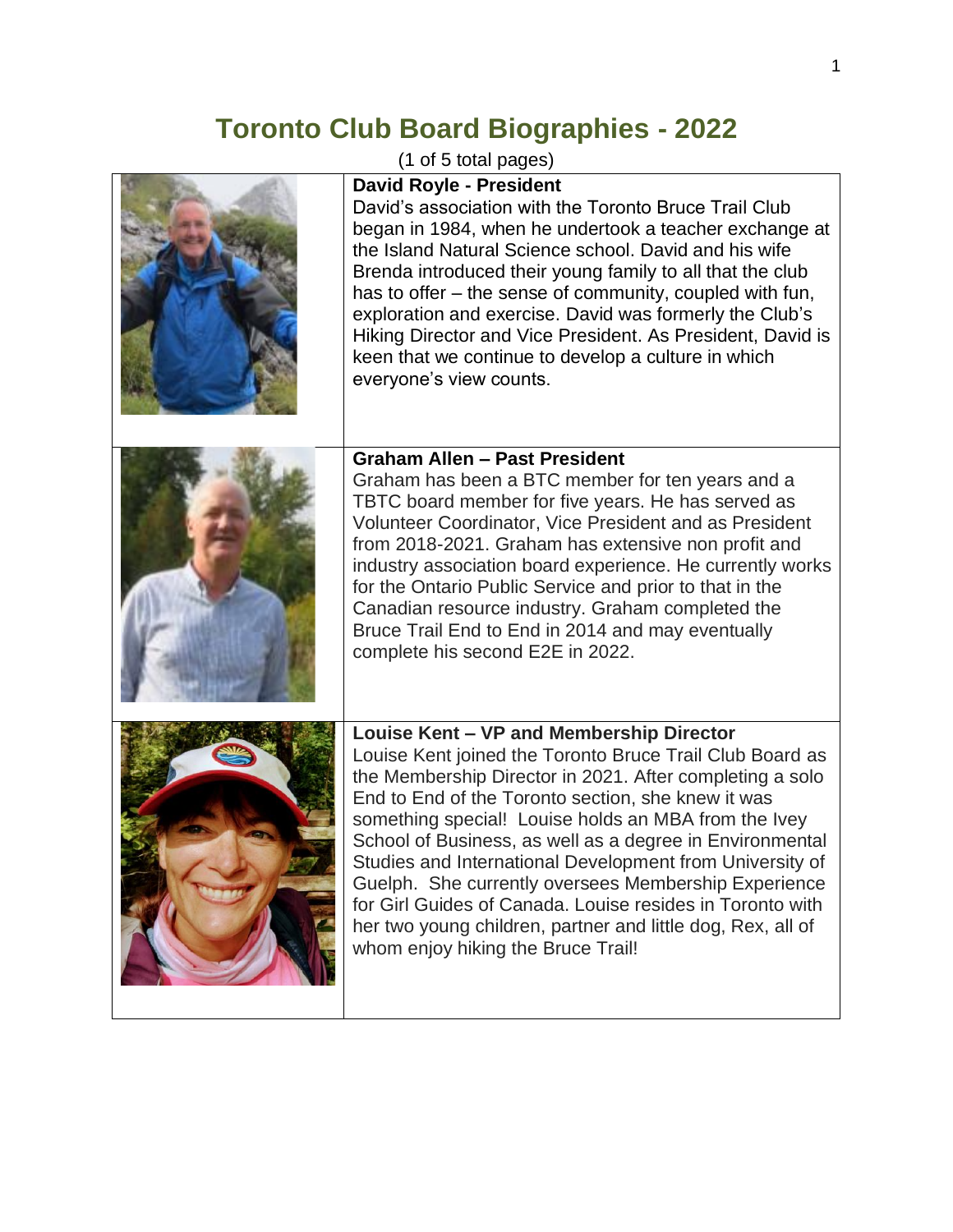| <b>Margaret Corner - Treasurer</b><br>Margaret joined the BTC in 2015 and the Toronto Bruce<br>Trail Club Board of Directors as Treasurer in 2020. She is<br>also a member of the Club's Nominating Committee,<br>Chair of the Badge Committee and Club Archivist.<br>Margaret holds a CPA, CA and recently retired from a 40-<br>year career in Finance. Margaret has also served on the<br>Board of Directors as the Treasurer for other not-for-profit<br>organizations. Margaret is passionate about hiking and<br>can be found hiking the Bruce Trail in her spare time.                                                                                                                                                                                                                                                                                                                                                                                                                                                                                                                                           |
|-------------------------------------------------------------------------------------------------------------------------------------------------------------------------------------------------------------------------------------------------------------------------------------------------------------------------------------------------------------------------------------------------------------------------------------------------------------------------------------------------------------------------------------------------------------------------------------------------------------------------------------------------------------------------------------------------------------------------------------------------------------------------------------------------------------------------------------------------------------------------------------------------------------------------------------------------------------------------------------------------------------------------------------------------------------------------------------------------------------------------|
| <b>Rhea Rasquinha - Secretary</b><br>Rhea joined the Toronto Bruce Trail Club Board as<br>Secretary in 2021. She holds the CPA designation, and<br>her work background includes roles at various public<br>sector organizations to provide advisory and consulting<br>services. She also manages Rhea's Events, an event<br>planning venture, specializing in wedding coordination.<br>Rhea enjoys spending time outdoors; hiking, cycling and<br>escaping into nature. She is always on the lookout for<br>new trails to explore around Ontario, and aims to<br>complete her first End to End of the Bruce Trail.                                                                                                                                                                                                                                                                                                                                                                                                                                                                                                      |
| <b>Marlis Butcher - Volunteer Director</b><br>Marlis Butcher has been a member of the BTC since<br>1990 and has completed two end-to-ends. She started<br>volunteering with the trail maintenance Flying Squad in<br>the early 1990's, and eventually became a Trail Captain,<br>a chainsaw operator, and Assistant Trail Director for the<br>Dufferin HiLands Club. After moving to Burlington, Marlis<br>started volunteering on the Toronto Club's Board where<br>she chaired the Conservation Committee, was the Trail<br>Maintenance Director, sat as the BTC Director from the<br>TBTC, and now serves as the Volunteer Coordinator.<br>Marlis volunteered for nine years on the BTC's Board,<br>where she also sat on the Finance and Risk Committee,<br>the Club Communication Committee, and the<br>Environment Committee. Marlis is a Fellow of the Royal<br>Canadian Geographical Society, a member of The<br>Explorers Club, and has published a book "Park Bagger -<br>Adventures in the Canadian National Parks" which has a<br>chapter dedicated to the Bruce Trail in Bruce Peninsula<br>National Park. |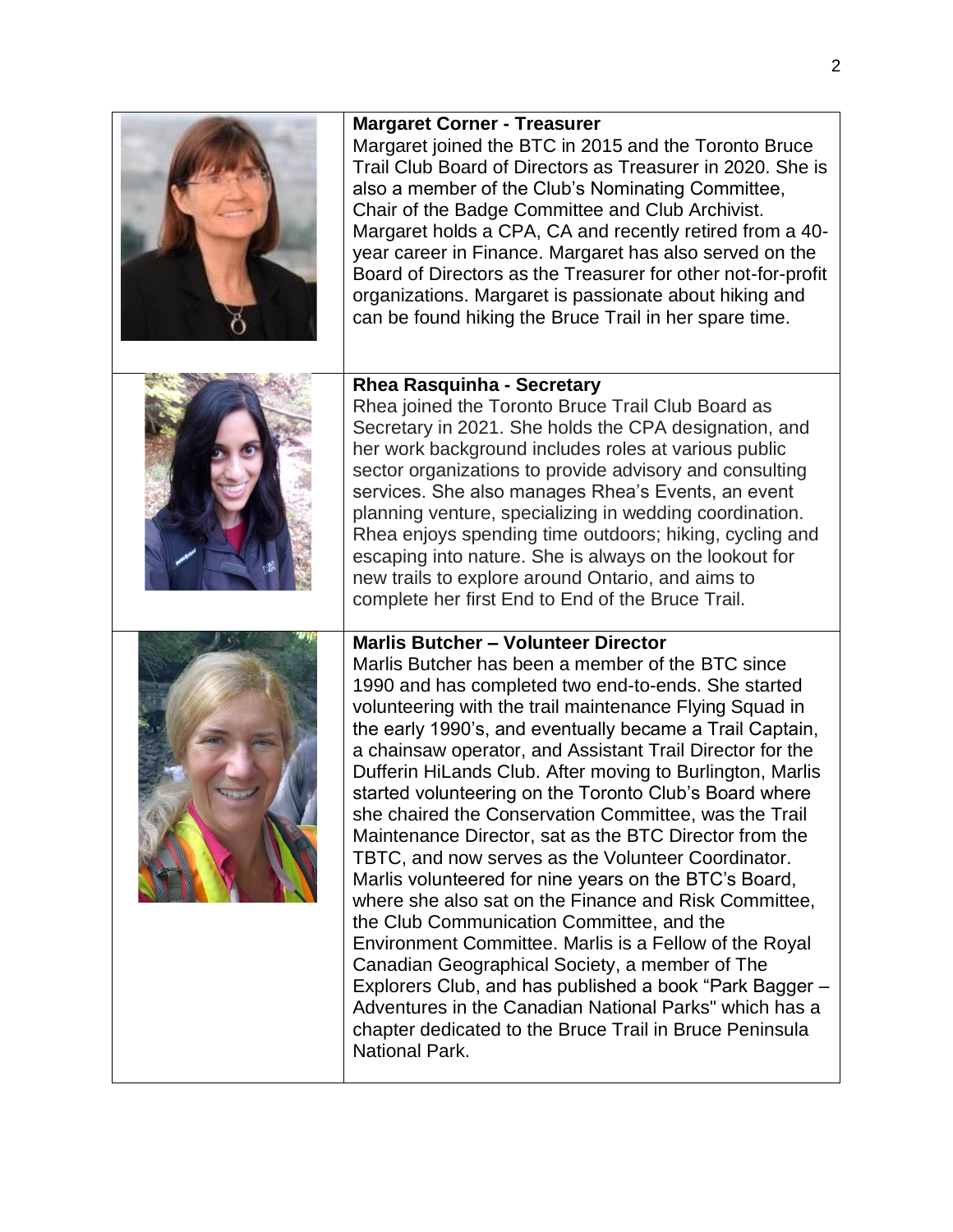## **Alina Lin – Membership Director** Alina joined the BTC in 2014 and became a Hike Leader in 2015. Known as an "End to End" challenger, Alina has led and finished a series of End to End challenges of Bruce Trail, Oak Ridges Trail, Ganaraska Hiking Trail and Grand Valley Trail. She joined the Board of Directors as the Membership Director in 2016 and later as the Public Relations and Education Director in 2020. Alina has also volunteered on a few committees including Hike-A-Thon, Hike Leader Training, Hiker Initiation Program, Nominating Committee and Badge Committee. With a background of marketing and communications and an MBA, Alina has applied creativity, strategy and leadership in every capacity and made an impact in enhancing awareness, organizing events, membership engagement, and community outreach for the Club. **Tom Swales – Hiking Director** Tom joined the TBTC in 1983 after an urban hike in the Rosedale Ravines which was promoted to the public. He was intrigued by the opportunity to get out on the Bruce Trail, which he had experienced through Scouts Canada and a hiking club in High School ("The Bruce Trail Trekkies"), and also that the club offered organized hikes right in the City of Toronto Attending both Bus Hikes and Urban Hikes every week led to his passion for hiking and and awareness of the value of preserving the Niagara Escarpment which he shares with everyone he encounters in his everyday life. After completing Hike Leader Training in 2016 he has led many Urban Hikes in communities throughout the GTA, all accessible by public transit as he believes those without a car should have the chance to explore a variety of natural areas and what other communities have to offer. There is often an optional stop at local brewery or pub for a chance to socialize which he believes is an important aspect of an organized hike. Tom has been involved in trail maintenance in the Peninsula Section, the TBTC Hiker Initiation Program, organizing hikes for the TBTC's Diversity Initiative and new Canadian students, and helping Hike Leaders with the transition to the BTC Unified Hike schedule. Tom is committed to diversity and making all feel welcome on the club's hikes.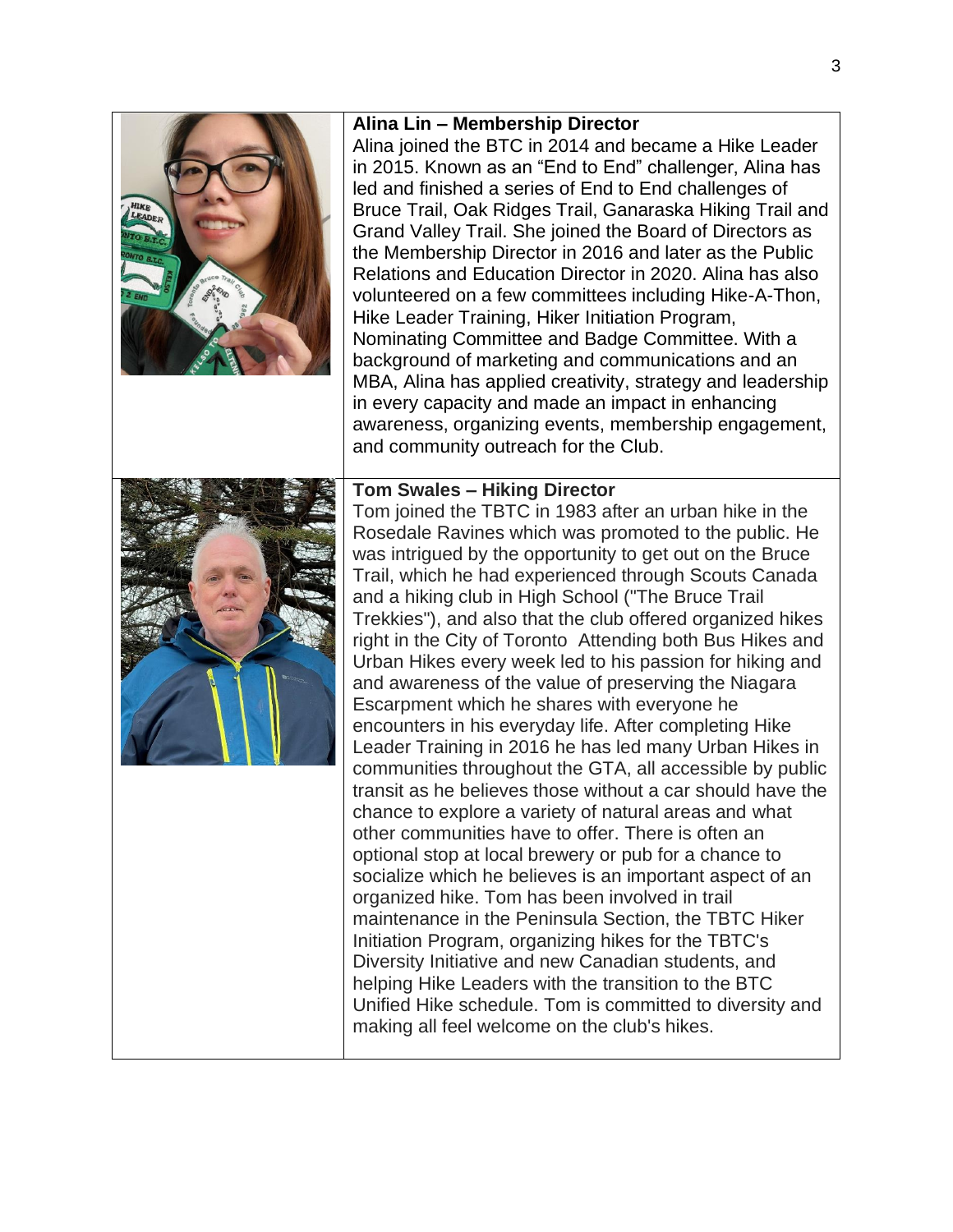| <b>Juliet Williams - Special Events Director</b><br>Juliet Williams is a Realtor and Educator who has a great<br>love for the outdoors. She was introduced to the Bruce<br>Trail Conservancy by a friend in 2016, and has been a<br>member of the Toronto Club since then. Juliet later joined<br>the board as a Special Events Coordinator to give back to<br>a great organization. She enjoys working with a warm and<br>welcoming community of hikers.                                                                                                                                                                                                   |
|-------------------------------------------------------------------------------------------------------------------------------------------------------------------------------------------------------------------------------------------------------------------------------------------------------------------------------------------------------------------------------------------------------------------------------------------------------------------------------------------------------------------------------------------------------------------------------------------------------------------------------------------------------------|
| <b>Peter Pritchard - Landowner Relations Director</b><br>Peter Pritchard grew up on a dairy/beef farm in the<br>Ottawa Valley. His career in Project Management in the<br>Telecom industry took him around the world enabling he<br>and his family to live in nine different countries, work in 27<br>countries and visit 77 countries in total! After moving to<br>Georgetown in 2010, he discovered the Bruce Trail,<br>joining in 2012. He is Director of Land Owner Relations<br>and Land Acquisition for the Toronto Section. He and his<br>wife, Gail, maintain the section north of Limehouse. He is<br>in his happy place as a sawyer on the trail! |
| Laurent Thibault - Trail Maintenance Director<br>Laurent received his 15-year BTC volunteer certificate in<br>2021. He is also a certified sawyer, and has been very<br>active in trail maintenance work parties around<br>Georgetown, where he lives. In April 2021, he took over<br>from Marlis Butcher the role of Trail development and<br>Maintenance Director for the Toronto section. An<br>economist by profession, Laurent participates in many<br>community organizations, and has extensive experience<br>in governance, particularly for non-profit organizations.                                                                              |